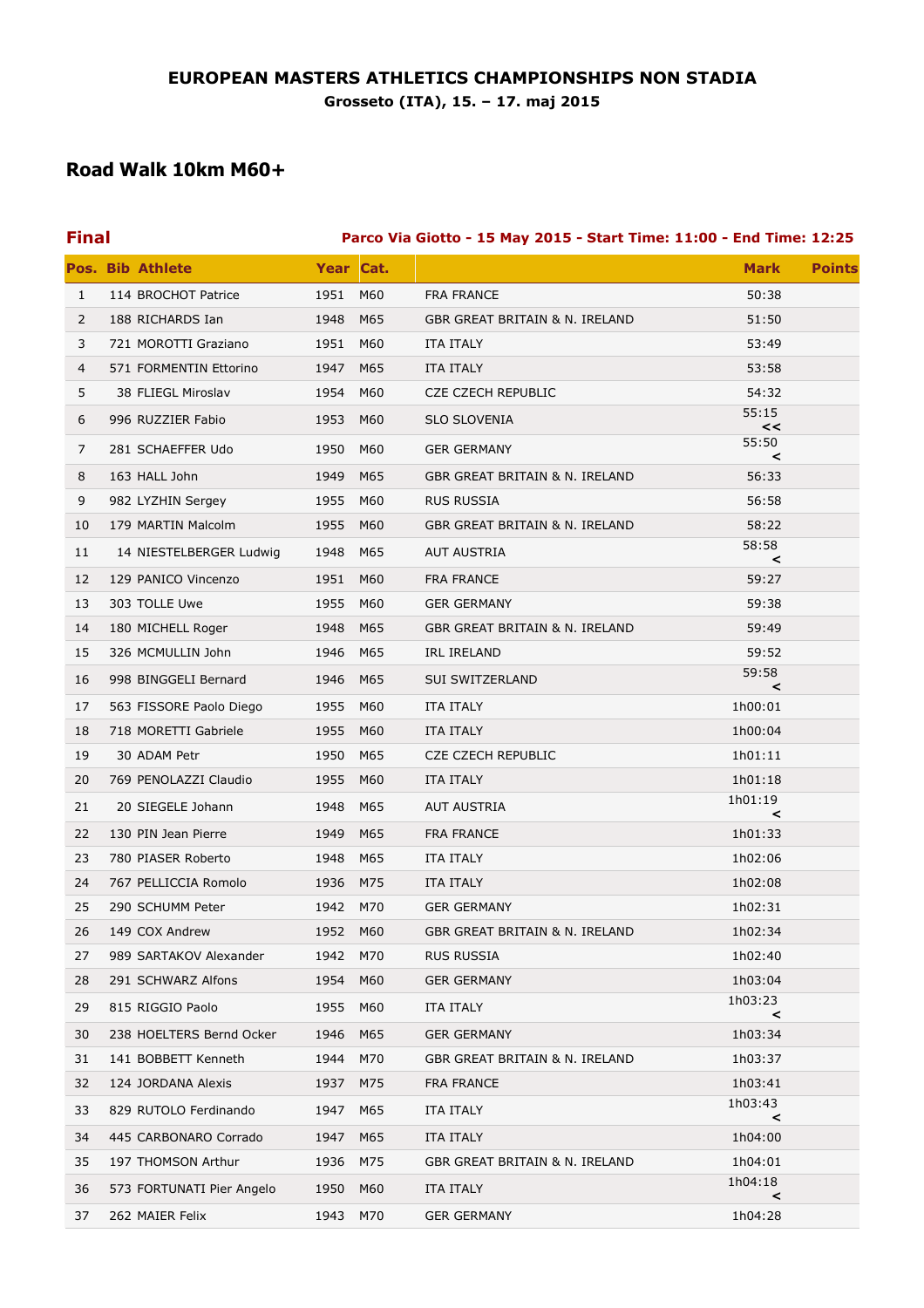| 38 | 244 KIEPERT Horst           | 1951 M60 |     | <b>GER GERMANY</b>             | 1h04:30<br>$\checkmark$ |  |
|----|-----------------------------|----------|-----|--------------------------------|-------------------------|--|
| 39 | 170 KATES David             | 1948     | M65 | GBR GREAT BRITAIN & N. IRELAND | 1h05:18                 |  |
| 40 | 940 LERME Raitis            | 1942     | M70 | LAT LATVIA                     | 1h05:30                 |  |
| 41 | 948 BJOERSVIK Arvid Johanne | 1943     | M70 | <b>NOR NORWAY</b>              | 1h06:29                 |  |
| 42 | 854 SCALA Antonino          | 1947     | M65 | ITA ITALY                      | 1h06:42                 |  |
| 43 | 45 KOVAR Rostislav          | 1951     | M60 | <b>CZE CZECH REPUBLIC</b>      | 1h06:50                 |  |
| 44 | 194 SHILLABEER Edmund       | 1939     | M75 | GBR GREAT BRITAIN & N. IRELAND | 1h06:54<br>$\,<\,$      |  |
| 45 | 507 DE LUCIA Gianfranco     | 1943     | M70 | <b>ITA ITALY</b>               | 1h07:23                 |  |
| 46 | 282 SCHAPER Wolfgang        | 1944     | M70 | <b>GER GERMANY</b>             | 1h07:33<br><<           |  |
| 47 | 696 MENAFRO Vincenzo        | 1935     | M75 | <b>ITA ITALY</b>               | 1h07:37                 |  |
| 48 | 699 MESSINA Franco          | 1941     | M70 | ITA ITALY                      | 1h07:50                 |  |
| 49 | 39 GONSIOROVSKY Zdenek      | 1941     | M70 | <b>CZE CZECH REPUBLIC</b>      | 1h08:05<br>$\prec$      |  |
| 50 | 1090 PANASEIKO Mykola       | 1934     | M80 | UKR UKRAINE                    | 1h08:49<br>$\prec$      |  |
| 51 | 469 CHIESA Renato           | 1945     | M70 | <b>ITA ITALY</b>               | 1h08:58                 |  |
| 52 | 1009 DE COPPET Alexis       | 1938     | M75 | SUI SWITZERLAND                | 1h09:24<br><<           |  |
| 53 | 12 MICHLFEIT Rudolf         | 1946     | M65 | <b>AUT AUSTRIA</b>             | 1h09:56                 |  |
| 54 | 727 MUSCAS Paolo            | 1947     | M65 | <b>ITA ITALY</b>               | 1h10:53                 |  |
| 55 | 48 MAREK Stanislav          | 1942 M70 |     | <b>CZE CZECH REPUBLIC</b>      | 1h11:08                 |  |
| 56 | 988 POLOVSHCHIKOV Iurii     | 1942     | M70 | <b>RUS RUSSIA</b>              | 1h11:54                 |  |
| 57 | 1097 VOLSKYI Oleksandr      | 1940     | M70 | UKR UKRAINE                    | 1h12:00<br>$\prec$      |  |
| 58 | 1091 PUSHKIN Ivan           | 1930     | M80 | UKR UKRAINE                    | 1h12:06                 |  |
| 59 | 581 FRANDI Gianni           | 1948     | M65 | ITA ITALY                      | 1h13:14<br>$\prec$      |  |
| 60 | 228 GIESE Wolf-dieter       | 1943     | M70 | <b>GER GERMANY</b>             | 1h13:16                 |  |
| 61 | 416 BRUNETTI Rinaldo        | 1949     | M65 | ITA ITALY                      | 1h13:16                 |  |
| 62 | 676 MARIOTTI Enrico         | 1934     | M80 | ITA ITALY                      | 1h14:40<br><<           |  |
| 63 | 801 PROIETTI Nazzareno      | 1933     | M80 | <b>ITA ITALY</b>               | 1h15:48<br>≺            |  |
| 64 | 380 BELLOFIORE Vincenzo     | 1944 M70 |     | ITA ITALY                      | 1h16:21                 |  |
| 65 | 841 SANTANGELO Giuseppe     | 1946     | M65 | ITA ITALY                      | 1h16:40                 |  |
| 66 | 200 WILL Norbert            | 1935     | M80 | GBR GREAT BRITAIN & N. IRELAND | 1h16:44                 |  |
| 67 | 348 ANDREOTTI Piergiorgio   | 1940     | M70 | <b>ITA ITALY</b>               | 1h17:00<br><<           |  |
| 68 | 705 MINCELLA Vincenzo       | 1939     | M75 | <b>ITA ITALY</b>               | 1h17:46<br>$\,<\,$      |  |
| 69 | 564 FLORI Luigi             | 1936     | M75 | <b>ITA ITALY</b>               | 1h18:29<br>≺            |  |
| 70 | 1002 BRANDENBURG Walter     | 1946     | M65 | SUI SWITZERLAND                | 1h25:17<br><<           |  |
|    | 1116 BROT Daniel            | 1953     | M60 | SUI SWITZERLAND                | <b>DQ</b><br><< 11:55   |  |
|    | 684 MARTORANA Benito        | 1936     | M75 | ITA ITALY                      | DQ<br><< 12:00          |  |
|    | 119 FLAMANT Claude          | 1949     | M65 | FRA FRANCE                     | <b>DNS</b>              |  |
|    |                             |          |     |                                |                         |  |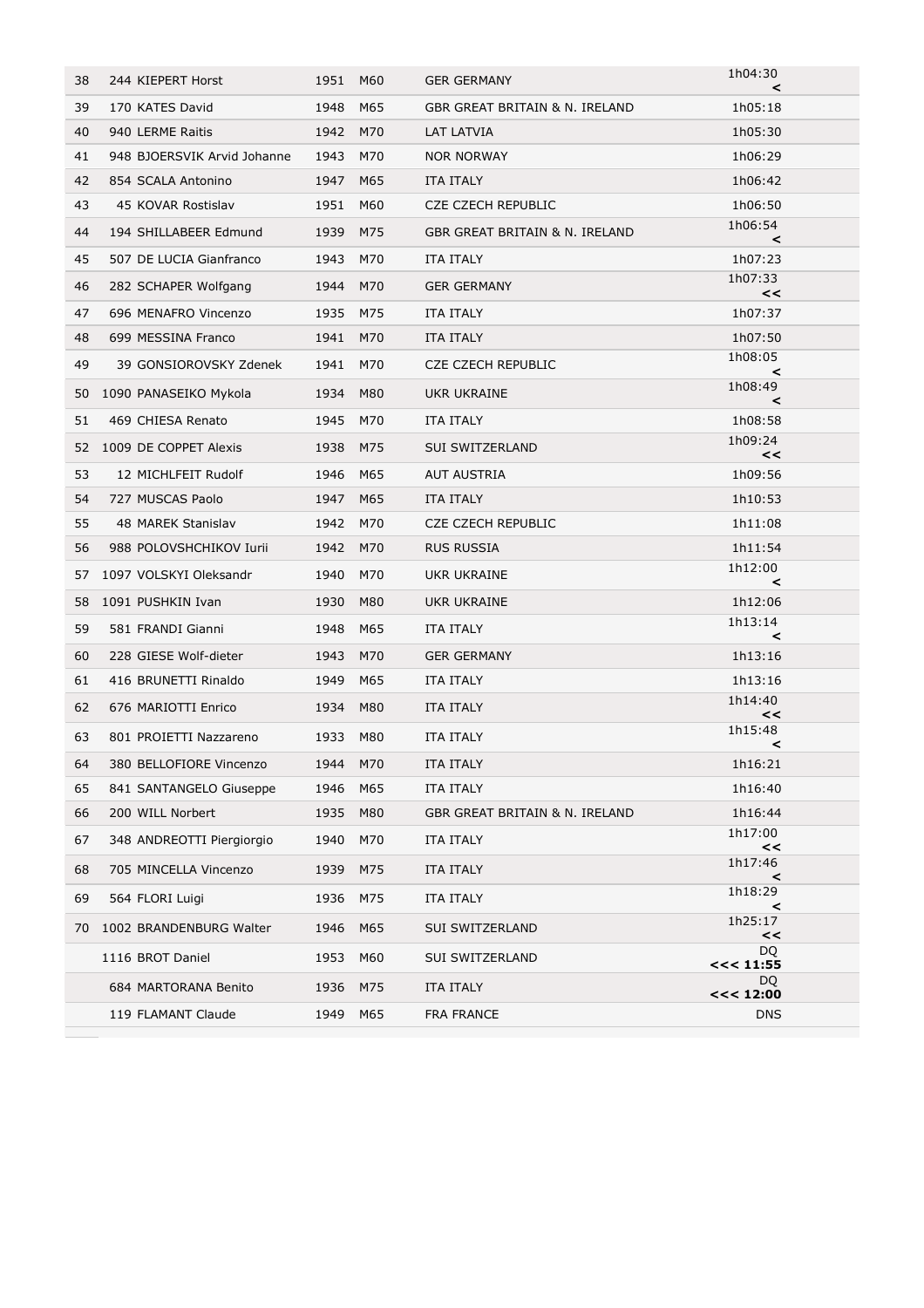## **Road Walk 10km WOMEN**

 $\mathcal{L}_{\mathcal{A}}$ 

|                | <b>Final</b>                |      |                 | Parco Via Giotto - 15 May 2015 - Start Time: 09:30 - End Time: 11:00 |                    |               |  |
|----------------|-----------------------------|------|-----------------|----------------------------------------------------------------------|--------------------|---------------|--|
| Pos.           | <b>Bib Athlete</b>          | Year | Cat.            |                                                                      | <b>Mark</b>        | <b>Points</b> |  |
| $\mathbf{1}$   | 765 PEDETTI Valeria         | 1973 | W40             | <b>ITA ITALY</b>                                                     | 55:08              |               |  |
| $\overline{c}$ | 473 CINCA Elena             | 1970 | W45             | <b>ITA ITALY</b>                                                     | 55:23              |               |  |
| 3              | 286 SCHROETER Brit          | 1974 | W40             | <b>GER GERMANY</b>                                                   | 55:53<br><<        |               |  |
| $\overline{4}$ | 33 BOROVICKOVA Lenka        | 1973 | W40             | <b>CZE CZECH REPUBLIC</b>                                            | 55:55<br>$<\sim$   |               |  |
| 5              | 1095 SUKHARYNA Nadiya       | 1975 | W40             | <b>UKR UKRAINE</b>                                                   | 56:07              |               |  |
| 6              | 134 SEVELLEC Sylvie         | 1964 | W <sub>50</sub> | <b>FRA FRANCE</b>                                                    | 56:12              |               |  |
| $\tau$         | 360 AURIZZI Melania         | 1970 | W40             | ITA ITALY                                                            | 56:20              |               |  |
| 8              | 932 ZUCCONI Tatiana         | 1977 | W35             | <b>ITA ITALY</b>                                                     | 56:26<br><<        |               |  |
| 9              | 27 NICOLAS Myriam           | 1963 | W <sub>50</sub> | <b>BEL BELGIUM</b>                                                   | 57:12              |               |  |
| 10             | 835 SALCE Giuliana          | 1955 | W <sub>55</sub> | <b>ITA ITALY</b>                                                     | 57:19              |               |  |
| 11             | 980 KOKORINA Irina          | 1964 | W <sub>50</sub> | <b>RUS RUSSIA</b>                                                    | 57:23              |               |  |
| 12             | 812 RICCIUTELLI Daniela     | 1956 | W <sub>55</sub> | <b>ITA ITALY</b>                                                     | 58:15<br>$<\sim$   |               |  |
| 13             | 761 PATTI Mirella           | 1962 | W <sub>50</sub> | <b>ITA ITALY</b>                                                     | 58:52              |               |  |
| 14             | 712 MOMBELLI Roberta        | 1968 | W45             | <b>ITA ITALY</b>                                                     | 59:00<br>$\,<$     |               |  |
| 15             | 309 BODORKOS Tamasne        | 1967 | W45             | <b>HUN HUNGARY</b>                                                   | 1h00:00            |               |  |
| 16             | 471 CIANTAR LEQUIO Dominiqu | 1961 | W <sub>50</sub> | ITA ITALY                                                            | 1h00:39<br><<      |               |  |
| 17             | 950 LILAND Hanne            | 1969 | W45             | NOR NORWAY                                                           | 1h01:28<br><<      |               |  |
| 18             | 305 UNTERHOLZNER Maria      | 1968 | W45             | <b>GER GERMANY</b>                                                   | 1h01:47            |               |  |
| 19             | 450 CASAFINA Fiorella       | 1970 | W40             | <b>ITA ITALY</b>                                                     | 1h01:59            |               |  |
| 20             | 674 MARCENCO Natalia        | 1954 | W60             | <b>ITA ITALY</b>                                                     | 1h02:00            |               |  |
| 21             | 131 REGNIER Sylvie          | 1962 | W <sub>50</sub> | <b>FRA FRANCE</b>                                                    | 1h02:00<br>$\,<$   |               |  |
| 22             | 995 POKLAR Andreja          | 1966 | W45             | <b>SLO SLOVENIA</b>                                                  | 1h02:04            |               |  |
| 23             | 685 MASALA Maria Luisa      | 1965 | W45             | <b>ITA ITALY</b>                                                     | 1h02:26            |               |  |
| 24             | 572 FORMICONI Maria Paola   | 1956 | W <sub>55</sub> | ITA ITALY                                                            | 1h02:31            |               |  |
| 25             | 593 GAIAS Silvia            | 1977 | W35             | ITA ITALY                                                            | 1h02:32            |               |  |
| 26             | 547 FAMEA Anna Maria        | 1966 | W45             | <b>ITA ITALY</b>                                                     | 1h02:40<br>$\,<\,$ |               |  |
| 27             | 120 HALLOY Nathalie         | 1967 | W45             | <b>FRA FRANCE</b>                                                    | 1h02:59<br><<      |               |  |
| 28             | 306 WAELDE Silvia           | 1966 | W45             | <b>GER GERMANY</b>                                                   | 1h03:03            |               |  |
| 29             | 126 MOURGUES Martine        | 1956 | W55             | <b>FRA FRANCE</b>                                                    | 1h03:39            |               |  |
| 30             | 219 EBEL Roswitha           | 1963 | W50             | <b>GER GERMANY</b>                                                   | 1h03:45            |               |  |
| 31             | 156 DUHIG Cath              | 1954 | W60             | <b>GBR GREAT BRITAIN &amp; N. IRELAND</b>                            | 1h03:58            |               |  |
| 32             | 265 MARKGRAF Yvonne         | 1975 | W35             | <b>GER GERMANY</b>                                                   | 1h04:13            |               |  |
| 33             | 876 SOLINAS Maria Carmela   | 1975 | W35             | <b>ITA ITALY</b>                                                     | 1h04:26            |               |  |
| 34             | 229 GLOMBITZA Silke         | 1967 | W45             | <b>GER GERMANY</b>                                                   | 1h04:28<br>$<<$    |               |  |
| 35             | 8 GROLIG Dorothea           | 1951 | W60             | <b>AUT AUSTRIA</b>                                                   | 1h05:04            |               |  |
| 36             | 1096 TYSHKO Antonina        | 1947 | W65             | UKR UKRAINE                                                          | 1h05:04            |               |  |
| 37             | 661 MAGLIOLI Paola          | 1960 | W50             | ITA ITALY                                                            | 1h05:12            |               |  |
| 38             | 261 MAIER Andrea            | 1969 | W45             | <b>GER GERMANY</b>                                                   | 1h05:16            |               |  |
| 39             | 220 ECHLE Maria Rita        | 1957 | W55             | <b>GER GERMANY</b>                                                   | 1h05:17<br>1h05:22 |               |  |
| 40             | 1037 MAEDER Heidi           | 1943 | W70             | <b>SUI SWITZERLAND</b>                                               | $\,<\,$            |               |  |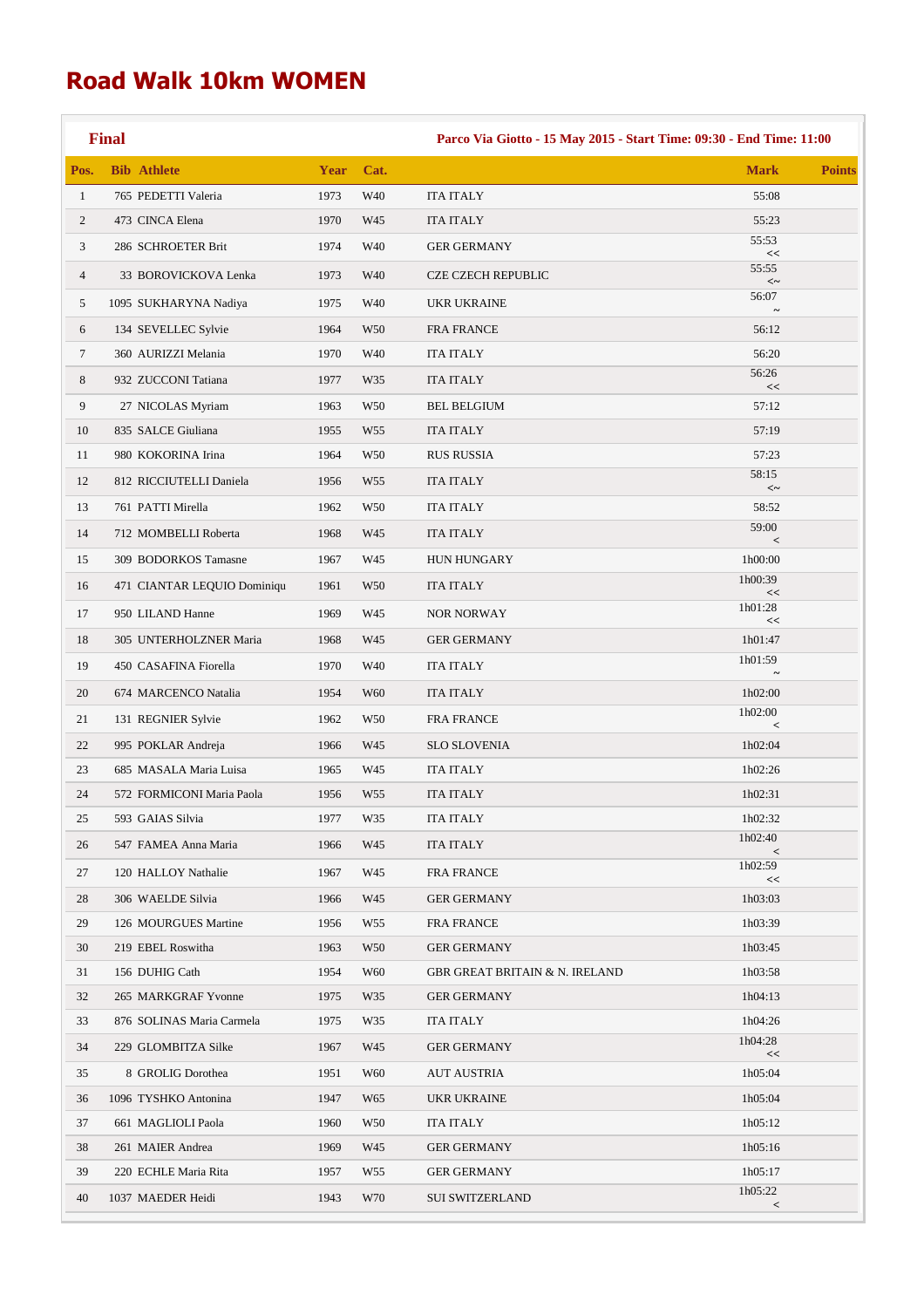| 41 | 744 PALANDRI Simona         | 1976 | W35             | <b>ITA ITALY</b>                          | 1h05:32            |
|----|-----------------------------|------|-----------------|-------------------------------------------|--------------------|
| 42 | 672 MANZELLA Adriana        | 1958 | W <sub>55</sub> | <b>ITA ITALY</b>                          | 1h05:57            |
| 43 | 1115 ANXIONNAT Claudine     | 1951 | W60             | <b>FRA FRANCE</b>                         | 1h06:00<br>$<<$    |
| 44 | 178 MARTIN Angela           | 1964 | W <sub>50</sub> | <b>GBR GREAT BRITAIN &amp; N. IRELAND</b> | 1h06:00            |
| 45 | 942 ROGALE Aija             | 1968 | W45             | <b>LAT LATVIA</b>                         | 1h06:39            |
| 46 | 941 RINASA Mara             | 1966 | W45             | LAT LATVIA                                | 1h06:53            |
| 47 | 743 PAIS Maria Antonia      | 1964 | W50             | <b>ITA ITALY</b>                          | 1h07:01            |
| 48 | 1042 METRAUX Christine      | 1964 | W <sub>50</sub> | <b>SUI SWITZERLAND</b>                    | 1h07:13            |
| 49 | 605 GIACOMEL Tanja          | 1970 | W40             | <b>ITA ITALY</b>                          | 1h07:32            |
| 50 | 113 BROCHOT Edith           | 1952 | W <sub>60</sub> | <b>FRA FRANCE</b>                         | 1h07:55            |
| 51 | 729 NAPOLITANO Adriana      | 1963 | W <sub>50</sub> | <b>ITA ITALY</b>                          | 1h08:02            |
| 52 | 969 AVILOVA Vera            | 1952 | W <sub>60</sub> | <b>RUS RUSSIA</b>                         | 1h08:06            |
| 53 | 19 SCHWANTZER Monika        | 1955 | W <sub>55</sub> | <b>AUT AUSTRIA</b>                        | 1h08:09<br><<      |
| 54 | 276 PATRZALEK Brigitte      | 1958 | W <sub>55</sub> | <b>GER GERMANY</b>                        | 1h08:10<br>$\,<\,$ |
| 55 | 246 KLINK Ursula            | 1944 | W70             | <b>GER GERMANY</b>                        | 1h08:12            |
| 56 | 308 ZEIDLER Brigitte Gitti  | 1964 | W <sub>50</sub> | <b>GER GERMANY</b>                        | 1h08:31            |
| 57 | 993 TRUSHKINA Vera          | 1950 | W65             | <b>RUS RUSSIA</b>                         | 1h08:55<br>$<<$    |
| 58 | 986 NITYAGOVSKAYA Liudmila  | 1954 | W60             | <b>RUS RUSSIA</b>                         | 1h08:59            |
| 59 | 771 PERRICONE Elina         | 1950 | W65             | <b>ITA ITALY</b>                          | 1h09:40            |
| 60 | 517 DEL PINTO Rita          | 1949 | W65             | <b>ITA ITALY</b>                          | 1h09:46            |
| 61 | 250 KOMOLL Birgit           | 1960 | W <sub>50</sub> | <b>GER GERMANY</b>                        | 1h10:06            |
| 62 | 943 SAULITE Dace            | 1959 | W <sub>55</sub> | <b>LAT LATVIA</b>                         | 1h10:07            |
| 63 | 603 GELOSO PERALTA Alessand | 1966 | W45             | <b>ITA ITALY</b>                          | 1h10:19            |
| 64 | 945 ZURAVLOVA Rita          | 1953 | W60             | LAT LATVIA                                | 1h12:10            |
| 65 | 302 THEUNISSEN Gisela       | 1942 | W70             | <b>GER GERMANY</b>                        | 1h12:36<br>$\,<$   |
| 66 | 896 TEMPIO Giuseppa         | 1952 | W <sub>60</sub> | <b>ITA ITALY</b>                          | 1h12:57<br>$\,<$   |
| 67 | 619 GIULIANO Grazia Maria   | 1956 | W <sub>55</sub> | <b>ITA ITALY</b>                          | 1h12:57            |
| 68 | 968 AGISHEVA Olga           | 1957 | W55             | RUS RUSSIA                                | 1h13:15            |
| 69 | 62 WINTEROVA Alena          | 1949 | W65             | CZE CZECH REPUBLIC                        | 1h13:49            |
| 70 | 937 JURCINA Nina            | 1949 | W <sub>65</sub> | <b>LAT LATVIA</b>                         | 1h13:56            |
| 71 | 1010 DE COPPET Brigita      | 1946 | W65             | <b>SUI SWITZERLAND</b>                    | 1h14:32            |
| 72 | 611 GIONFRIDDO Lucia        | 1960 | W <sub>55</sub> | <b>ITA ITALY</b>                          | 1h14:44            |
| 73 | 317 VARASDY Edit            | 1973 | W40             | <b>HUN HUNGARY</b>                        | 1h14:51            |
| 74 | 271 NEIDEL Heidrun          | 1947 | W65             | <b>GER GERMANY</b>                        | 1h15:05            |
| 75 | 973 BOLTAKAEVA Nina         | 1959 | W55             | <b>RUS RUSSIA</b>                         | 1h15:05<br>$\,<$   |
| 76 | 227 GENSEL Petra            | 1961 | W <sub>50</sub> | <b>GER GERMANY</b>                        | 1h15:05<br><<      |
| 77 | 269 MOLTER Margarete        | 1947 | W65             | <b>GER GERMANY</b>                        | 1h15:16            |
| 78 | 753 PASQUALONI Simonetta    | 1952 | W60             | <b>ITA ITALY</b>                          | 1h15:27            |
| 79 | 318 CISTARO Teresa          | 1967 | W45             | ITA ITALY                                 | 1h16:15<br>$\,<\,$ |
| 80 | 944 ZINKOVSKA Dzintra       | 1945 | W70             | LAT LATVIA                                | 1h17:03<br>$\,<$   |
| 81 | 17 RADZIEWINSKA Urszula     | 1972 | W40             | <b>AUT AUSTRIA</b>                        | 1h17:28            |
| 82 | 218 DRAEGER Helga           | 1939 | W75             | <b>GER GERMANY</b>                        | 1h17:32            |
| 83 | 236 HERRENDOERFER Ursula    | 1940 | W70             | <b>GER GERMANY</b>                        | 1h17:40<br>$\,<$   |
| 84 | 1087 LEBIEDIEVA Larysa      | 1940 | W70             | UKR UKRAINE                               | 1h20:42            |
| 85 | 312 KISS Gyorgyi            | 1971 | W40             | HUN HUNGARY                               | 1h20:58            |
|    |                             |      |                 |                                           |                    |